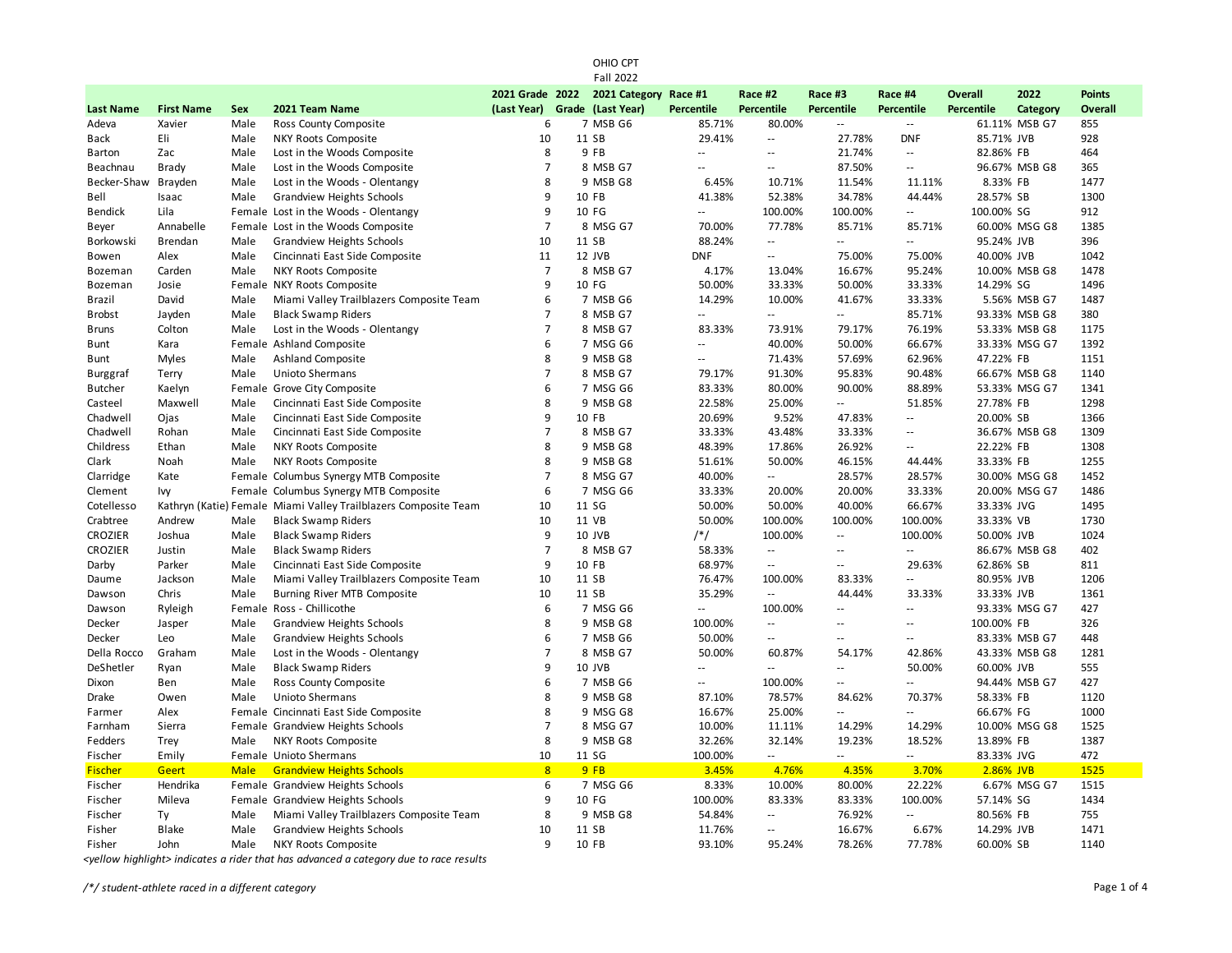| 2021 Grade 2022<br>2021 Category<br>Race #2<br>Race #3<br>2022<br><b>Points</b><br>Race #1<br>Race #4<br><b>Overall</b><br>2021 Team Name<br>(Last Year)<br>Grade (Last Year)<br>Percentile<br><b>Percentile</b><br><b>Percentile</b><br>Percentile<br>Percentile<br><b>Overall</b><br><b>Last Name</b><br><b>First Name</b><br>Sex<br>Category<br>8 MSG G7<br>100.00% MSG G8<br>Fisher<br>Lillian<br>Female Grandview Heights Schools<br>$\overline{7}$<br>50.00%<br>44.44%<br>936<br>$\sim$ $\sim$<br>$\sim$ $\sim$<br>10<br>11 SB<br>60.00%<br>1262<br>Lost in the Woods Composite<br>41.18%<br>Ξ.<br>100.00%<br>61.90% JVB<br>Garner<br>Evan<br>Male<br>8<br>Grove City Composite<br>9 MSB G8<br>41.94%<br>46.43%<br><b>DNF</b><br>88.89%<br>44.44% FB<br>1168<br>Gerlach<br>Cody<br>Male<br>10<br>11 SG<br>1443<br>Graziosi<br>Josie<br>Female Lost in the Woods - Big Walnut<br>$\overline{\phantom{a}}$<br>75.00%<br>60.00%<br>100.00%<br>50.00% JVG<br>6<br>928<br>Female Lost in the Woods - Big Walnut<br>7 MSG G6<br>41.67%<br>Ξ.<br>Ξ.<br>55.56%<br>66.67% MSG G7<br>Graziosi<br>Vienna<br>Female Lost in the Woods - Big Walnut<br>$\overline{7}$<br>8 MSG G7<br>60.00%<br>100.00%<br>71.43%<br><b>DNF</b><br>70.00% MSG G8<br>1354<br>Graziosi<br>Zetta<br>8<br>Female Grandview Heights Schools<br>1471<br>Grottoli<br>Marcella<br>9 MSG G8<br>50.00%<br>50.00%<br>25.00%<br>$\overline{\phantom{a}}$<br>50.00% FG<br>8<br>9 MSB G8<br>1378<br>Hanifan<br>Quinn<br>Male<br><b>Black Swamp Riders</b><br>19.35%<br>39.29%<br>23.08%<br>29.63%<br>16.67% FB<br>Male<br>Burning River MTB Composite<br>$\overline{7}$<br>8 MSB G7<br>17.39%<br>12.50%<br>14.29%<br>16.67% MSB G8<br>1434<br>Harrington<br>Ben<br>$\overline{\phantom{a}}$<br>8<br>9 MSB G8<br>96.77%<br>100.00%<br>96.30%<br>1009<br>Maxwell<br>Male<br>Lost in the Woods - Olentangy<br>$\overline{\phantom{a}}$<br>66.67% FB<br>Hauer<br>9<br>10 FB<br>Cole<br>Male<br><b>Black Swamp Riders</b><br>48.28%<br>$\ddotsc$<br>62.96%<br>65.71% SB<br>787<br>Herzog<br>$\overline{\phantom{a}}$<br>Male<br>NKY Roots Composite<br>10<br>11 SB<br>$\mathcal{L} =$<br>50.00%<br>38.89%<br>20.00%<br>28.57% JVB<br>1377<br>Herzog<br>Sam<br>$\overline{7}$<br>1339<br>8 MSG G7<br>90.00%<br>71.43%<br>Hill<br>Gretchen<br>Female Black Swamp Riders<br>88.89%<br>80.00% MSG G8<br>۵.<br>8<br>9 MSB G8<br>85.19%<br>1094<br>Hills<br>Elijah<br>Male<br>NKY Roots Composite<br>83.87%<br>89.29%<br>80.77%<br>61.11% FB<br>9<br>1152<br>10 FB<br>79.31%<br>65.22%<br>85.19%<br>54.29% SB<br>Holmes<br>Marcus<br>Male<br>Lost in the Woods Composite<br>90.48%<br>8<br>9 MSG G8<br>83.33%<br>100.00%<br>50.00%<br>50.00%<br>16.67% FG<br>1487<br>Sophie<br>Female Lost in the Woods Composite<br>Holmes<br>8<br>9 MSB G8<br>64.52%<br>52.78% FB<br>1135<br>Hoskins<br>Owen<br>Male<br>Cincinnati East Side Composite<br>Ξ.<br>65.38%<br>66.67%<br>8<br>1176<br>Charlie<br><b>Ashland Composite</b><br>9 MSB G8<br>61.29%<br>69.23%<br>55.56%<br>41.67% FB<br>Hovey<br>Male<br>85.71%<br>11 SB<br><b>Ashland Composite</b><br>10<br>70.59%<br>64.29%<br>61.11%<br>40.00%<br>38.10% JVB<br>1335<br>William<br>Male<br>Hovey<br>$\overline{7}$<br>100.00%<br>1072<br>Liam<br>Male<br>Columbus Synergy MTB Composite<br>8 MSB G7<br>95.65%<br>91.67%<br>$\overline{\phantom{a}}$<br>73.33% MSB G8<br>Irvin<br>10<br>11 SB<br>13.33%<br>9.52% JVB<br>1495<br>Luke<br>Male<br>Grove City Composite<br>17.65%<br>14.29%<br>11.11%<br>Isaac<br>$\overline{7}$<br>8 MSB G7<br>8.70%<br>8.33%<br>9.52%<br>1495<br>Clark<br>Male<br>Burning River MTB Composite<br>29.17%<br>6.67% MSB G8<br>Johnson<br>10<br>11 SB<br>817<br>Johnson<br>Nolan<br>Male<br>Burning River MTB Composite<br>94.12%<br>71.43%<br>90.48% JVB<br>۵.<br>$-$<br>8<br>9 MSB G8<br>70.97%<br>67.86%<br>735<br>Male<br><b>Black Swamp Riders</b><br>$\sim$ $\sim$<br>86.11% FB<br>Kersten<br>Cooper<br>$\sim$ $\sim$<br>0<br>Elli<br>Female Miami Valley Trailblazers Composite Team<br>8<br>9 MSG G8<br><b>DNF</b><br><b>DNF</b><br>100.00% FG<br><b>King</b><br>Ξ.<br>$\sim$ $\sim$<br>10 FG<br>990<br>Dahlia<br>Female Cincinnati East Side Composite<br>9<br>16.67%<br>33.33%<br>71.43% SG<br>Kissel<br>Ξ.<br>$\overline{\phantom{a}}$<br>$\overline{7}$<br>Paul<br>NKY Roots Composite<br>8 MSB G7<br>37.50%<br>47.83%<br>76.67% MSB G8<br>854<br>Klosinski<br>Male<br>$\sim$ $\sim$<br>$\sim$ $\sim$<br>6<br>Female Grandview Heights Schools<br>7 MSG G6<br>58.33%<br>80.00% MSG G7<br>448<br>Knapp<br>Darby<br>$\overline{a}$<br>44<br>$\overline{\phantom{a}}$<br>$\overline{7}$<br>Lost in the Woods - Olentangy<br>8 MSB G7<br>20.83%<br>37.50%<br>33.33%<br>1385<br>Knott<br>Wendel<br>Male<br>30.43%<br>26.67% MSB G8<br>10<br>23.53%<br>1425<br>Kaden<br>Male<br>Lost in the Woods - Olentangy<br>11 SB<br>21.43%<br>22.22%<br>19.05% JVB<br>Koelling<br>$\sim$ $\sim$<br>6<br>100.00%<br><b>KREUSER</b><br><b>EMELIA</b><br>Female Grove City Composite<br>7 MSG G6<br>100.00% MSG G7<br>414<br>$\overline{\phantom{a}}$<br>Ξ.<br>$\overline{\phantom{a}}$<br>$\overline{7}$<br>1286<br>Aaden<br><b>Grandview Heights Schools</b><br>8 MSB G7<br>41.67%<br>56.52%<br>50.00%<br>52.38%<br>40.00% MSB G8<br>Lallier<br>Male<br>$\overline{7}$<br>Lost in the Woods Composite<br>8 MSB G7<br>75.00%<br>100.00%<br>70.00% MSB G8<br>1126<br>Lantz<br>Carter<br>Male<br>66.67%<br>$\sim$ $\sim$<br>$\overline{7}$<br>Lawhorn<br>Female Unioto Shermans<br>8 MSG G7<br>80.00%<br>55.56%<br>42.86%<br>50.00% MSG G8<br>1386<br>Izzy<br>$\overline{\phantom{a}}$<br>8<br>1320<br>Lockhart<br><b>Tuscazoar Composite</b><br>9 MSB G8<br>25.81%<br>35.71%<br>38.46%<br>40.74%<br>19.44% FB<br>Evan<br>Male<br>6<br>7 MSB G6<br>92.86%<br>408<br>Lowe<br>Tommy<br>Male<br>Ross County Composite<br>Ξ.<br>Ξ.<br>$\overline{\phantom{a}}$<br>100.00% MSB G7<br>9<br>62.07%<br><b>DNF</b><br>380<br>Aiden<br>Male<br>Columbus Synergy MTB Composite<br>10 FB<br>91.43% SB<br>Lucas<br>$\overline{a}$<br>44<br>Lutkenhoff<br>Male<br>NKY Roots Composite<br>6<br>7 MSB G6<br>21.43%<br>16.67%<br>8.33%<br>11.11% MSB G7<br>1471<br>Levi<br>$\overline{\phantom{a}}$<br>9<br><b>Black Swamp Riders</b><br>10 FB<br>48.15%<br>51.43% SB<br>1153<br>Lutz<br>Wade<br>Male<br>72.41%<br>85.71%<br>$\overline{\phantom{a}}$<br>$\overline{7}$<br>70.83%<br>57.14%<br>799<br>Male<br>Lost in the Woods Composite<br>8 MSB G7<br>80.00% MSB G8<br>Lyaker<br>Henry<br>$\overline{a}$<br>$\sim$ $\sim$<br>$\overline{7}$<br>Zeller<br>Male<br>Lost in the Woods - Olentangy<br>8 MSB G7<br>12.50%<br>26.09%<br>29.17%<br>23.81%<br>20.00% MSB G8<br>1426<br>Lyon<br>8<br>29.03%<br>778<br>Aidan<br><b>Black Swamp Riders</b><br>9 MSB G8<br>92.86%<br>$\overline{\phantom{a}}$<br>77.78% FB<br>Mahoney<br>Male<br>Ξ.<br>Raccoon Racing Composite<br>6<br>7 MSB G7<br>$/*/$<br>4.35%<br>4.17%<br>4.76%<br>1500<br>Malhame<br>Male<br>3.33% MSB G7<br>James<br>6<br>7 MSB G6<br>25.00%<br>962<br>Malhame<br>Lawrence<br>Male<br>Raccoon Racing Composite<br>u.<br>25.00%<br>55.56% MSB G7<br>9<br>10 FG<br>936<br>Female Cincinnati East Side Composite<br>83.33%<br>66.67%<br>85.71% SG<br>Masters<br>Anna<br>$\sim$ $\sim$<br>$\sim$ $\sim$<br>Female Cincinnati East Side Composite<br>11<br>12 VG<br>100.00%<br>100.00%<br>100.00%<br>100.00% VG<br>1725<br>Masters<br>Carrie<br>$\overline{\phantom{a}}$<br>$\overline{7}$<br>Female Cincinnati East Side Composite<br>8 MSG G7<br>20.00%<br>22.22%<br>100.00%<br>1486<br>McAdoo Goff Oletha<br>42.86%<br>20.00% MSG G8<br>10<br>1295<br>McCain<br>Male<br>NKY Roots Composite<br>11 SB<br>64.71%<br>$\mathbb{L}^2$<br>55.56%<br>46.67%<br>52.38% JVB<br>Owen<br>9<br><b>Miami Valley Trailblazers Composite Team</b><br><b>10 FB</b><br>6.90%<br>28.57%<br>13.04%<br>14.81%<br>5.71% JVB<br>1468<br><b>McClain</b><br>Henry<br>Male<br>6<br>434<br>Male<br>Miami Valley Trailblazers Composite Team<br>75.00%<br>88.89% MSB G7<br>McClain<br>Jude<br>7 MSB G6<br>$\sim$ $\sim$<br>$\overline{a}$<br>$\sim$ $\sim$ | <b>Fall 2022</b> |  |  |  |  |  |  |  |  |  |  |  |  |
|------------------------------------------------------------------------------------------------------------------------------------------------------------------------------------------------------------------------------------------------------------------------------------------------------------------------------------------------------------------------------------------------------------------------------------------------------------------------------------------------------------------------------------------------------------------------------------------------------------------------------------------------------------------------------------------------------------------------------------------------------------------------------------------------------------------------------------------------------------------------------------------------------------------------------------------------------------------------------------------------------------------------------------------------------------------------------------------------------------------------------------------------------------------------------------------------------------------------------------------------------------------------------------------------------------------------------------------------------------------------------------------------------------------------------------------------------------------------------------------------------------------------------------------------------------------------------------------------------------------------------------------------------------------------------------------------------------------------------------------------------------------------------------------------------------------------------------------------------------------------------------------------------------------------------------------------------------------------------------------------------------------------------------------------------------------------------------------------------------------------------------------------------------------------------------------------------------------------------------------------------------------------------------------------------------------------------------------------------------------------------------------------------------------------------------------------------------------------------------------------------------------------------------------------------------------------------------------------------------------------------------------------------------------------------------------------------------------------------------------------------------------------------------------------------------------------------------------------------------------------------------------------------------------------------------------------------------------------------------------------------------------------------------------------------------------------------------------------------------------------------------------------------------------------------------------------------------------------------------------------------------------------------------------------------------------------------------------------------------------------------------------------------------------------------------------------------------------------------------------------------------------------------------------------------------------------------------------------------------------------------------------------------------------------------------------------------------------------------------------------------------------------------------------------------------------------------------------------------------------------------------------------------------------------------------------------------------------------------------------------------------------------------------------------------------------------------------------------------------------------------------------------------------------------------------------------------------------------------------------------------------------------------------------------------------------------------------------------------------------------------------------------------------------------------------------------------------------------------------------------------------------------------------------------------------------------------------------------------------------------------------------------------------------------------------------------------------------------------------------------------------------------------------------------------------------------------------------------------------------------------------------------------------------------------------------------------------------------------------------------------------------------------------------------------------------------------------------------------------------------------------------------------------------------------------------------------------------------------------------------------------------------------------------------------------------------------------------------------------------------------------------------------------------------------------------------------------------------------------------------------------------------------------------------------------------------------------------------------------------------------------------------------------------------------------------------------------------------------------------------------------------------------------------------------------------------------------------------------------------------------------------------------------------------------------------------------------------------------------------------------------------------------------------------------------------------------------------------------------------------------------------------------------------------------------------------------------------------------------------------------------------------------------------------------------------------------------------------------------------------------------------------------------------------------------------------------------------------------------------------------------------------------------------------------------------------------------------------------------------------------------------------------------------------------------------------------------------------------------------------------------------------------------------------------------------------------------------------------------------------------------------------------------------------------------------------------------------------------------------------------------------------------------------------------------------------------------------------------------------------------------------------------------------------------------------------------------------------------------------------------------------------------------------------------------------------------------------------------------------------------------------------------------------------------------------------------------------------------------------------------------------------------------------------------------------------------------------------------------------------------------------------------------------------------------------------------------------------------------------------------------------------------------------------------------------------------------------------------------------------------------------------------------------------------------------------------------------------------------------------------------------------------------------------------------------------------------------|------------------|--|--|--|--|--|--|--|--|--|--|--|--|
|                                                                                                                                                                                                                                                                                                                                                                                                                                                                                                                                                                                                                                                                                                                                                                                                                                                                                                                                                                                                                                                                                                                                                                                                                                                                                                                                                                                                                                                                                                                                                                                                                                                                                                                                                                                                                                                                                                                                                                                                                                                                                                                                                                                                                                                                                                                                                                                                                                                                                                                                                                                                                                                                                                                                                                                                                                                                                                                                                                                                                                                                                                                                                                                                                                                                                                                                                                                                                                                                                                                                                                                                                                                                                                                                                                                                                                                                                                                                                                                                                                                                                                                                                                                                                                                                                                                                                                                                                                                                                                                                                                                                                                                                                                                                                                                                                                                                                                                                                                                                                                                                                                                                                                                                                                                                                                                                                                                                                                                                                                                                                                                                                                                                                                                                                                                                                                                                                                                                                                                                                                                                                                                                                                                                                                                                                                                                                                                                                                                                                                                                                                                                                                                                                                                                                                                                                                                                                                                                                                                                                                                                                                                                                                                                                                                                                                                                                                                                                                                                                                                                                                                                                                                                                                                                                                                                                                                                                                                                                                                                                                                                                          |                  |  |  |  |  |  |  |  |  |  |  |  |  |
|                                                                                                                                                                                                                                                                                                                                                                                                                                                                                                                                                                                                                                                                                                                                                                                                                                                                                                                                                                                                                                                                                                                                                                                                                                                                                                                                                                                                                                                                                                                                                                                                                                                                                                                                                                                                                                                                                                                                                                                                                                                                                                                                                                                                                                                                                                                                                                                                                                                                                                                                                                                                                                                                                                                                                                                                                                                                                                                                                                                                                                                                                                                                                                                                                                                                                                                                                                                                                                                                                                                                                                                                                                                                                                                                                                                                                                                                                                                                                                                                                                                                                                                                                                                                                                                                                                                                                                                                                                                                                                                                                                                                                                                                                                                                                                                                                                                                                                                                                                                                                                                                                                                                                                                                                                                                                                                                                                                                                                                                                                                                                                                                                                                                                                                                                                                                                                                                                                                                                                                                                                                                                                                                                                                                                                                                                                                                                                                                                                                                                                                                                                                                                                                                                                                                                                                                                                                                                                                                                                                                                                                                                                                                                                                                                                                                                                                                                                                                                                                                                                                                                                                                                                                                                                                                                                                                                                                                                                                                                                                                                                                                                          |                  |  |  |  |  |  |  |  |  |  |  |  |  |
|                                                                                                                                                                                                                                                                                                                                                                                                                                                                                                                                                                                                                                                                                                                                                                                                                                                                                                                                                                                                                                                                                                                                                                                                                                                                                                                                                                                                                                                                                                                                                                                                                                                                                                                                                                                                                                                                                                                                                                                                                                                                                                                                                                                                                                                                                                                                                                                                                                                                                                                                                                                                                                                                                                                                                                                                                                                                                                                                                                                                                                                                                                                                                                                                                                                                                                                                                                                                                                                                                                                                                                                                                                                                                                                                                                                                                                                                                                                                                                                                                                                                                                                                                                                                                                                                                                                                                                                                                                                                                                                                                                                                                                                                                                                                                                                                                                                                                                                                                                                                                                                                                                                                                                                                                                                                                                                                                                                                                                                                                                                                                                                                                                                                                                                                                                                                                                                                                                                                                                                                                                                                                                                                                                                                                                                                                                                                                                                                                                                                                                                                                                                                                                                                                                                                                                                                                                                                                                                                                                                                                                                                                                                                                                                                                                                                                                                                                                                                                                                                                                                                                                                                                                                                                                                                                                                                                                                                                                                                                                                                                                                                                          |                  |  |  |  |  |  |  |  |  |  |  |  |  |
|                                                                                                                                                                                                                                                                                                                                                                                                                                                                                                                                                                                                                                                                                                                                                                                                                                                                                                                                                                                                                                                                                                                                                                                                                                                                                                                                                                                                                                                                                                                                                                                                                                                                                                                                                                                                                                                                                                                                                                                                                                                                                                                                                                                                                                                                                                                                                                                                                                                                                                                                                                                                                                                                                                                                                                                                                                                                                                                                                                                                                                                                                                                                                                                                                                                                                                                                                                                                                                                                                                                                                                                                                                                                                                                                                                                                                                                                                                                                                                                                                                                                                                                                                                                                                                                                                                                                                                                                                                                                                                                                                                                                                                                                                                                                                                                                                                                                                                                                                                                                                                                                                                                                                                                                                                                                                                                                                                                                                                                                                                                                                                                                                                                                                                                                                                                                                                                                                                                                                                                                                                                                                                                                                                                                                                                                                                                                                                                                                                                                                                                                                                                                                                                                                                                                                                                                                                                                                                                                                                                                                                                                                                                                                                                                                                                                                                                                                                                                                                                                                                                                                                                                                                                                                                                                                                                                                                                                                                                                                                                                                                                                                          |                  |  |  |  |  |  |  |  |  |  |  |  |  |
|                                                                                                                                                                                                                                                                                                                                                                                                                                                                                                                                                                                                                                                                                                                                                                                                                                                                                                                                                                                                                                                                                                                                                                                                                                                                                                                                                                                                                                                                                                                                                                                                                                                                                                                                                                                                                                                                                                                                                                                                                                                                                                                                                                                                                                                                                                                                                                                                                                                                                                                                                                                                                                                                                                                                                                                                                                                                                                                                                                                                                                                                                                                                                                                                                                                                                                                                                                                                                                                                                                                                                                                                                                                                                                                                                                                                                                                                                                                                                                                                                                                                                                                                                                                                                                                                                                                                                                                                                                                                                                                                                                                                                                                                                                                                                                                                                                                                                                                                                                                                                                                                                                                                                                                                                                                                                                                                                                                                                                                                                                                                                                                                                                                                                                                                                                                                                                                                                                                                                                                                                                                                                                                                                                                                                                                                                                                                                                                                                                                                                                                                                                                                                                                                                                                                                                                                                                                                                                                                                                                                                                                                                                                                                                                                                                                                                                                                                                                                                                                                                                                                                                                                                                                                                                                                                                                                                                                                                                                                                                                                                                                                                          |                  |  |  |  |  |  |  |  |  |  |  |  |  |
|                                                                                                                                                                                                                                                                                                                                                                                                                                                                                                                                                                                                                                                                                                                                                                                                                                                                                                                                                                                                                                                                                                                                                                                                                                                                                                                                                                                                                                                                                                                                                                                                                                                                                                                                                                                                                                                                                                                                                                                                                                                                                                                                                                                                                                                                                                                                                                                                                                                                                                                                                                                                                                                                                                                                                                                                                                                                                                                                                                                                                                                                                                                                                                                                                                                                                                                                                                                                                                                                                                                                                                                                                                                                                                                                                                                                                                                                                                                                                                                                                                                                                                                                                                                                                                                                                                                                                                                                                                                                                                                                                                                                                                                                                                                                                                                                                                                                                                                                                                                                                                                                                                                                                                                                                                                                                                                                                                                                                                                                                                                                                                                                                                                                                                                                                                                                                                                                                                                                                                                                                                                                                                                                                                                                                                                                                                                                                                                                                                                                                                                                                                                                                                                                                                                                                                                                                                                                                                                                                                                                                                                                                                                                                                                                                                                                                                                                                                                                                                                                                                                                                                                                                                                                                                                                                                                                                                                                                                                                                                                                                                                                                          |                  |  |  |  |  |  |  |  |  |  |  |  |  |
|                                                                                                                                                                                                                                                                                                                                                                                                                                                                                                                                                                                                                                                                                                                                                                                                                                                                                                                                                                                                                                                                                                                                                                                                                                                                                                                                                                                                                                                                                                                                                                                                                                                                                                                                                                                                                                                                                                                                                                                                                                                                                                                                                                                                                                                                                                                                                                                                                                                                                                                                                                                                                                                                                                                                                                                                                                                                                                                                                                                                                                                                                                                                                                                                                                                                                                                                                                                                                                                                                                                                                                                                                                                                                                                                                                                                                                                                                                                                                                                                                                                                                                                                                                                                                                                                                                                                                                                                                                                                                                                                                                                                                                                                                                                                                                                                                                                                                                                                                                                                                                                                                                                                                                                                                                                                                                                                                                                                                                                                                                                                                                                                                                                                                                                                                                                                                                                                                                                                                                                                                                                                                                                                                                                                                                                                                                                                                                                                                                                                                                                                                                                                                                                                                                                                                                                                                                                                                                                                                                                                                                                                                                                                                                                                                                                                                                                                                                                                                                                                                                                                                                                                                                                                                                                                                                                                                                                                                                                                                                                                                                                                                          |                  |  |  |  |  |  |  |  |  |  |  |  |  |
|                                                                                                                                                                                                                                                                                                                                                                                                                                                                                                                                                                                                                                                                                                                                                                                                                                                                                                                                                                                                                                                                                                                                                                                                                                                                                                                                                                                                                                                                                                                                                                                                                                                                                                                                                                                                                                                                                                                                                                                                                                                                                                                                                                                                                                                                                                                                                                                                                                                                                                                                                                                                                                                                                                                                                                                                                                                                                                                                                                                                                                                                                                                                                                                                                                                                                                                                                                                                                                                                                                                                                                                                                                                                                                                                                                                                                                                                                                                                                                                                                                                                                                                                                                                                                                                                                                                                                                                                                                                                                                                                                                                                                                                                                                                                                                                                                                                                                                                                                                                                                                                                                                                                                                                                                                                                                                                                                                                                                                                                                                                                                                                                                                                                                                                                                                                                                                                                                                                                                                                                                                                                                                                                                                                                                                                                                                                                                                                                                                                                                                                                                                                                                                                                                                                                                                                                                                                                                                                                                                                                                                                                                                                                                                                                                                                                                                                                                                                                                                                                                                                                                                                                                                                                                                                                                                                                                                                                                                                                                                                                                                                                                          |                  |  |  |  |  |  |  |  |  |  |  |  |  |
|                                                                                                                                                                                                                                                                                                                                                                                                                                                                                                                                                                                                                                                                                                                                                                                                                                                                                                                                                                                                                                                                                                                                                                                                                                                                                                                                                                                                                                                                                                                                                                                                                                                                                                                                                                                                                                                                                                                                                                                                                                                                                                                                                                                                                                                                                                                                                                                                                                                                                                                                                                                                                                                                                                                                                                                                                                                                                                                                                                                                                                                                                                                                                                                                                                                                                                                                                                                                                                                                                                                                                                                                                                                                                                                                                                                                                                                                                                                                                                                                                                                                                                                                                                                                                                                                                                                                                                                                                                                                                                                                                                                                                                                                                                                                                                                                                                                                                                                                                                                                                                                                                                                                                                                                                                                                                                                                                                                                                                                                                                                                                                                                                                                                                                                                                                                                                                                                                                                                                                                                                                                                                                                                                                                                                                                                                                                                                                                                                                                                                                                                                                                                                                                                                                                                                                                                                                                                                                                                                                                                                                                                                                                                                                                                                                                                                                                                                                                                                                                                                                                                                                                                                                                                                                                                                                                                                                                                                                                                                                                                                                                                                          |                  |  |  |  |  |  |  |  |  |  |  |  |  |
|                                                                                                                                                                                                                                                                                                                                                                                                                                                                                                                                                                                                                                                                                                                                                                                                                                                                                                                                                                                                                                                                                                                                                                                                                                                                                                                                                                                                                                                                                                                                                                                                                                                                                                                                                                                                                                                                                                                                                                                                                                                                                                                                                                                                                                                                                                                                                                                                                                                                                                                                                                                                                                                                                                                                                                                                                                                                                                                                                                                                                                                                                                                                                                                                                                                                                                                                                                                                                                                                                                                                                                                                                                                                                                                                                                                                                                                                                                                                                                                                                                                                                                                                                                                                                                                                                                                                                                                                                                                                                                                                                                                                                                                                                                                                                                                                                                                                                                                                                                                                                                                                                                                                                                                                                                                                                                                                                                                                                                                                                                                                                                                                                                                                                                                                                                                                                                                                                                                                                                                                                                                                                                                                                                                                                                                                                                                                                                                                                                                                                                                                                                                                                                                                                                                                                                                                                                                                                                                                                                                                                                                                                                                                                                                                                                                                                                                                                                                                                                                                                                                                                                                                                                                                                                                                                                                                                                                                                                                                                                                                                                                                                          |                  |  |  |  |  |  |  |  |  |  |  |  |  |
|                                                                                                                                                                                                                                                                                                                                                                                                                                                                                                                                                                                                                                                                                                                                                                                                                                                                                                                                                                                                                                                                                                                                                                                                                                                                                                                                                                                                                                                                                                                                                                                                                                                                                                                                                                                                                                                                                                                                                                                                                                                                                                                                                                                                                                                                                                                                                                                                                                                                                                                                                                                                                                                                                                                                                                                                                                                                                                                                                                                                                                                                                                                                                                                                                                                                                                                                                                                                                                                                                                                                                                                                                                                                                                                                                                                                                                                                                                                                                                                                                                                                                                                                                                                                                                                                                                                                                                                                                                                                                                                                                                                                                                                                                                                                                                                                                                                                                                                                                                                                                                                                                                                                                                                                                                                                                                                                                                                                                                                                                                                                                                                                                                                                                                                                                                                                                                                                                                                                                                                                                                                                                                                                                                                                                                                                                                                                                                                                                                                                                                                                                                                                                                                                                                                                                                                                                                                                                                                                                                                                                                                                                                                                                                                                                                                                                                                                                                                                                                                                                                                                                                                                                                                                                                                                                                                                                                                                                                                                                                                                                                                                                          |                  |  |  |  |  |  |  |  |  |  |  |  |  |
|                                                                                                                                                                                                                                                                                                                                                                                                                                                                                                                                                                                                                                                                                                                                                                                                                                                                                                                                                                                                                                                                                                                                                                                                                                                                                                                                                                                                                                                                                                                                                                                                                                                                                                                                                                                                                                                                                                                                                                                                                                                                                                                                                                                                                                                                                                                                                                                                                                                                                                                                                                                                                                                                                                                                                                                                                                                                                                                                                                                                                                                                                                                                                                                                                                                                                                                                                                                                                                                                                                                                                                                                                                                                                                                                                                                                                                                                                                                                                                                                                                                                                                                                                                                                                                                                                                                                                                                                                                                                                                                                                                                                                                                                                                                                                                                                                                                                                                                                                                                                                                                                                                                                                                                                                                                                                                                                                                                                                                                                                                                                                                                                                                                                                                                                                                                                                                                                                                                                                                                                                                                                                                                                                                                                                                                                                                                                                                                                                                                                                                                                                                                                                                                                                                                                                                                                                                                                                                                                                                                                                                                                                                                                                                                                                                                                                                                                                                                                                                                                                                                                                                                                                                                                                                                                                                                                                                                                                                                                                                                                                                                                                          |                  |  |  |  |  |  |  |  |  |  |  |  |  |
|                                                                                                                                                                                                                                                                                                                                                                                                                                                                                                                                                                                                                                                                                                                                                                                                                                                                                                                                                                                                                                                                                                                                                                                                                                                                                                                                                                                                                                                                                                                                                                                                                                                                                                                                                                                                                                                                                                                                                                                                                                                                                                                                                                                                                                                                                                                                                                                                                                                                                                                                                                                                                                                                                                                                                                                                                                                                                                                                                                                                                                                                                                                                                                                                                                                                                                                                                                                                                                                                                                                                                                                                                                                                                                                                                                                                                                                                                                                                                                                                                                                                                                                                                                                                                                                                                                                                                                                                                                                                                                                                                                                                                                                                                                                                                                                                                                                                                                                                                                                                                                                                                                                                                                                                                                                                                                                                                                                                                                                                                                                                                                                                                                                                                                                                                                                                                                                                                                                                                                                                                                                                                                                                                                                                                                                                                                                                                                                                                                                                                                                                                                                                                                                                                                                                                                                                                                                                                                                                                                                                                                                                                                                                                                                                                                                                                                                                                                                                                                                                                                                                                                                                                                                                                                                                                                                                                                                                                                                                                                                                                                                                                          |                  |  |  |  |  |  |  |  |  |  |  |  |  |
|                                                                                                                                                                                                                                                                                                                                                                                                                                                                                                                                                                                                                                                                                                                                                                                                                                                                                                                                                                                                                                                                                                                                                                                                                                                                                                                                                                                                                                                                                                                                                                                                                                                                                                                                                                                                                                                                                                                                                                                                                                                                                                                                                                                                                                                                                                                                                                                                                                                                                                                                                                                                                                                                                                                                                                                                                                                                                                                                                                                                                                                                                                                                                                                                                                                                                                                                                                                                                                                                                                                                                                                                                                                                                                                                                                                                                                                                                                                                                                                                                                                                                                                                                                                                                                                                                                                                                                                                                                                                                                                                                                                                                                                                                                                                                                                                                                                                                                                                                                                                                                                                                                                                                                                                                                                                                                                                                                                                                                                                                                                                                                                                                                                                                                                                                                                                                                                                                                                                                                                                                                                                                                                                                                                                                                                                                                                                                                                                                                                                                                                                                                                                                                                                                                                                                                                                                                                                                                                                                                                                                                                                                                                                                                                                                                                                                                                                                                                                                                                                                                                                                                                                                                                                                                                                                                                                                                                                                                                                                                                                                                                                                          |                  |  |  |  |  |  |  |  |  |  |  |  |  |
|                                                                                                                                                                                                                                                                                                                                                                                                                                                                                                                                                                                                                                                                                                                                                                                                                                                                                                                                                                                                                                                                                                                                                                                                                                                                                                                                                                                                                                                                                                                                                                                                                                                                                                                                                                                                                                                                                                                                                                                                                                                                                                                                                                                                                                                                                                                                                                                                                                                                                                                                                                                                                                                                                                                                                                                                                                                                                                                                                                                                                                                                                                                                                                                                                                                                                                                                                                                                                                                                                                                                                                                                                                                                                                                                                                                                                                                                                                                                                                                                                                                                                                                                                                                                                                                                                                                                                                                                                                                                                                                                                                                                                                                                                                                                                                                                                                                                                                                                                                                                                                                                                                                                                                                                                                                                                                                                                                                                                                                                                                                                                                                                                                                                                                                                                                                                                                                                                                                                                                                                                                                                                                                                                                                                                                                                                                                                                                                                                                                                                                                                                                                                                                                                                                                                                                                                                                                                                                                                                                                                                                                                                                                                                                                                                                                                                                                                                                                                                                                                                                                                                                                                                                                                                                                                                                                                                                                                                                                                                                                                                                                                                          |                  |  |  |  |  |  |  |  |  |  |  |  |  |
|                                                                                                                                                                                                                                                                                                                                                                                                                                                                                                                                                                                                                                                                                                                                                                                                                                                                                                                                                                                                                                                                                                                                                                                                                                                                                                                                                                                                                                                                                                                                                                                                                                                                                                                                                                                                                                                                                                                                                                                                                                                                                                                                                                                                                                                                                                                                                                                                                                                                                                                                                                                                                                                                                                                                                                                                                                                                                                                                                                                                                                                                                                                                                                                                                                                                                                                                                                                                                                                                                                                                                                                                                                                                                                                                                                                                                                                                                                                                                                                                                                                                                                                                                                                                                                                                                                                                                                                                                                                                                                                                                                                                                                                                                                                                                                                                                                                                                                                                                                                                                                                                                                                                                                                                                                                                                                                                                                                                                                                                                                                                                                                                                                                                                                                                                                                                                                                                                                                                                                                                                                                                                                                                                                                                                                                                                                                                                                                                                                                                                                                                                                                                                                                                                                                                                                                                                                                                                                                                                                                                                                                                                                                                                                                                                                                                                                                                                                                                                                                                                                                                                                                                                                                                                                                                                                                                                                                                                                                                                                                                                                                                                          |                  |  |  |  |  |  |  |  |  |  |  |  |  |
|                                                                                                                                                                                                                                                                                                                                                                                                                                                                                                                                                                                                                                                                                                                                                                                                                                                                                                                                                                                                                                                                                                                                                                                                                                                                                                                                                                                                                                                                                                                                                                                                                                                                                                                                                                                                                                                                                                                                                                                                                                                                                                                                                                                                                                                                                                                                                                                                                                                                                                                                                                                                                                                                                                                                                                                                                                                                                                                                                                                                                                                                                                                                                                                                                                                                                                                                                                                                                                                                                                                                                                                                                                                                                                                                                                                                                                                                                                                                                                                                                                                                                                                                                                                                                                                                                                                                                                                                                                                                                                                                                                                                                                                                                                                                                                                                                                                                                                                                                                                                                                                                                                                                                                                                                                                                                                                                                                                                                                                                                                                                                                                                                                                                                                                                                                                                                                                                                                                                                                                                                                                                                                                                                                                                                                                                                                                                                                                                                                                                                                                                                                                                                                                                                                                                                                                                                                                                                                                                                                                                                                                                                                                                                                                                                                                                                                                                                                                                                                                                                                                                                                                                                                                                                                                                                                                                                                                                                                                                                                                                                                                                                          |                  |  |  |  |  |  |  |  |  |  |  |  |  |
|                                                                                                                                                                                                                                                                                                                                                                                                                                                                                                                                                                                                                                                                                                                                                                                                                                                                                                                                                                                                                                                                                                                                                                                                                                                                                                                                                                                                                                                                                                                                                                                                                                                                                                                                                                                                                                                                                                                                                                                                                                                                                                                                                                                                                                                                                                                                                                                                                                                                                                                                                                                                                                                                                                                                                                                                                                                                                                                                                                                                                                                                                                                                                                                                                                                                                                                                                                                                                                                                                                                                                                                                                                                                                                                                                                                                                                                                                                                                                                                                                                                                                                                                                                                                                                                                                                                                                                                                                                                                                                                                                                                                                                                                                                                                                                                                                                                                                                                                                                                                                                                                                                                                                                                                                                                                                                                                                                                                                                                                                                                                                                                                                                                                                                                                                                                                                                                                                                                                                                                                                                                                                                                                                                                                                                                                                                                                                                                                                                                                                                                                                                                                                                                                                                                                                                                                                                                                                                                                                                                                                                                                                                                                                                                                                                                                                                                                                                                                                                                                                                                                                                                                                                                                                                                                                                                                                                                                                                                                                                                                                                                                                          |                  |  |  |  |  |  |  |  |  |  |  |  |  |
|                                                                                                                                                                                                                                                                                                                                                                                                                                                                                                                                                                                                                                                                                                                                                                                                                                                                                                                                                                                                                                                                                                                                                                                                                                                                                                                                                                                                                                                                                                                                                                                                                                                                                                                                                                                                                                                                                                                                                                                                                                                                                                                                                                                                                                                                                                                                                                                                                                                                                                                                                                                                                                                                                                                                                                                                                                                                                                                                                                                                                                                                                                                                                                                                                                                                                                                                                                                                                                                                                                                                                                                                                                                                                                                                                                                                                                                                                                                                                                                                                                                                                                                                                                                                                                                                                                                                                                                                                                                                                                                                                                                                                                                                                                                                                                                                                                                                                                                                                                                                                                                                                                                                                                                                                                                                                                                                                                                                                                                                                                                                                                                                                                                                                                                                                                                                                                                                                                                                                                                                                                                                                                                                                                                                                                                                                                                                                                                                                                                                                                                                                                                                                                                                                                                                                                                                                                                                                                                                                                                                                                                                                                                                                                                                                                                                                                                                                                                                                                                                                                                                                                                                                                                                                                                                                                                                                                                                                                                                                                                                                                                                                          |                  |  |  |  |  |  |  |  |  |  |  |  |  |
|                                                                                                                                                                                                                                                                                                                                                                                                                                                                                                                                                                                                                                                                                                                                                                                                                                                                                                                                                                                                                                                                                                                                                                                                                                                                                                                                                                                                                                                                                                                                                                                                                                                                                                                                                                                                                                                                                                                                                                                                                                                                                                                                                                                                                                                                                                                                                                                                                                                                                                                                                                                                                                                                                                                                                                                                                                                                                                                                                                                                                                                                                                                                                                                                                                                                                                                                                                                                                                                                                                                                                                                                                                                                                                                                                                                                                                                                                                                                                                                                                                                                                                                                                                                                                                                                                                                                                                                                                                                                                                                                                                                                                                                                                                                                                                                                                                                                                                                                                                                                                                                                                                                                                                                                                                                                                                                                                                                                                                                                                                                                                                                                                                                                                                                                                                                                                                                                                                                                                                                                                                                                                                                                                                                                                                                                                                                                                                                                                                                                                                                                                                                                                                                                                                                                                                                                                                                                                                                                                                                                                                                                                                                                                                                                                                                                                                                                                                                                                                                                                                                                                                                                                                                                                                                                                                                                                                                                                                                                                                                                                                                                                          |                  |  |  |  |  |  |  |  |  |  |  |  |  |
|                                                                                                                                                                                                                                                                                                                                                                                                                                                                                                                                                                                                                                                                                                                                                                                                                                                                                                                                                                                                                                                                                                                                                                                                                                                                                                                                                                                                                                                                                                                                                                                                                                                                                                                                                                                                                                                                                                                                                                                                                                                                                                                                                                                                                                                                                                                                                                                                                                                                                                                                                                                                                                                                                                                                                                                                                                                                                                                                                                                                                                                                                                                                                                                                                                                                                                                                                                                                                                                                                                                                                                                                                                                                                                                                                                                                                                                                                                                                                                                                                                                                                                                                                                                                                                                                                                                                                                                                                                                                                                                                                                                                                                                                                                                                                                                                                                                                                                                                                                                                                                                                                                                                                                                                                                                                                                                                                                                                                                                                                                                                                                                                                                                                                                                                                                                                                                                                                                                                                                                                                                                                                                                                                                                                                                                                                                                                                                                                                                                                                                                                                                                                                                                                                                                                                                                                                                                                                                                                                                                                                                                                                                                                                                                                                                                                                                                                                                                                                                                                                                                                                                                                                                                                                                                                                                                                                                                                                                                                                                                                                                                                                          |                  |  |  |  |  |  |  |  |  |  |  |  |  |
|                                                                                                                                                                                                                                                                                                                                                                                                                                                                                                                                                                                                                                                                                                                                                                                                                                                                                                                                                                                                                                                                                                                                                                                                                                                                                                                                                                                                                                                                                                                                                                                                                                                                                                                                                                                                                                                                                                                                                                                                                                                                                                                                                                                                                                                                                                                                                                                                                                                                                                                                                                                                                                                                                                                                                                                                                                                                                                                                                                                                                                                                                                                                                                                                                                                                                                                                                                                                                                                                                                                                                                                                                                                                                                                                                                                                                                                                                                                                                                                                                                                                                                                                                                                                                                                                                                                                                                                                                                                                                                                                                                                                                                                                                                                                                                                                                                                                                                                                                                                                                                                                                                                                                                                                                                                                                                                                                                                                                                                                                                                                                                                                                                                                                                                                                                                                                                                                                                                                                                                                                                                                                                                                                                                                                                                                                                                                                                                                                                                                                                                                                                                                                                                                                                                                                                                                                                                                                                                                                                                                                                                                                                                                                                                                                                                                                                                                                                                                                                                                                                                                                                                                                                                                                                                                                                                                                                                                                                                                                                                                                                                                                          |                  |  |  |  |  |  |  |  |  |  |  |  |  |
|                                                                                                                                                                                                                                                                                                                                                                                                                                                                                                                                                                                                                                                                                                                                                                                                                                                                                                                                                                                                                                                                                                                                                                                                                                                                                                                                                                                                                                                                                                                                                                                                                                                                                                                                                                                                                                                                                                                                                                                                                                                                                                                                                                                                                                                                                                                                                                                                                                                                                                                                                                                                                                                                                                                                                                                                                                                                                                                                                                                                                                                                                                                                                                                                                                                                                                                                                                                                                                                                                                                                                                                                                                                                                                                                                                                                                                                                                                                                                                                                                                                                                                                                                                                                                                                                                                                                                                                                                                                                                                                                                                                                                                                                                                                                                                                                                                                                                                                                                                                                                                                                                                                                                                                                                                                                                                                                                                                                                                                                                                                                                                                                                                                                                                                                                                                                                                                                                                                                                                                                                                                                                                                                                                                                                                                                                                                                                                                                                                                                                                                                                                                                                                                                                                                                                                                                                                                                                                                                                                                                                                                                                                                                                                                                                                                                                                                                                                                                                                                                                                                                                                                                                                                                                                                                                                                                                                                                                                                                                                                                                                                                                          |                  |  |  |  |  |  |  |  |  |  |  |  |  |
|                                                                                                                                                                                                                                                                                                                                                                                                                                                                                                                                                                                                                                                                                                                                                                                                                                                                                                                                                                                                                                                                                                                                                                                                                                                                                                                                                                                                                                                                                                                                                                                                                                                                                                                                                                                                                                                                                                                                                                                                                                                                                                                                                                                                                                                                                                                                                                                                                                                                                                                                                                                                                                                                                                                                                                                                                                                                                                                                                                                                                                                                                                                                                                                                                                                                                                                                                                                                                                                                                                                                                                                                                                                                                                                                                                                                                                                                                                                                                                                                                                                                                                                                                                                                                                                                                                                                                                                                                                                                                                                                                                                                                                                                                                                                                                                                                                                                                                                                                                                                                                                                                                                                                                                                                                                                                                                                                                                                                                                                                                                                                                                                                                                                                                                                                                                                                                                                                                                                                                                                                                                                                                                                                                                                                                                                                                                                                                                                                                                                                                                                                                                                                                                                                                                                                                                                                                                                                                                                                                                                                                                                                                                                                                                                                                                                                                                                                                                                                                                                                                                                                                                                                                                                                                                                                                                                                                                                                                                                                                                                                                                                                          |                  |  |  |  |  |  |  |  |  |  |  |  |  |
|                                                                                                                                                                                                                                                                                                                                                                                                                                                                                                                                                                                                                                                                                                                                                                                                                                                                                                                                                                                                                                                                                                                                                                                                                                                                                                                                                                                                                                                                                                                                                                                                                                                                                                                                                                                                                                                                                                                                                                                                                                                                                                                                                                                                                                                                                                                                                                                                                                                                                                                                                                                                                                                                                                                                                                                                                                                                                                                                                                                                                                                                                                                                                                                                                                                                                                                                                                                                                                                                                                                                                                                                                                                                                                                                                                                                                                                                                                                                                                                                                                                                                                                                                                                                                                                                                                                                                                                                                                                                                                                                                                                                                                                                                                                                                                                                                                                                                                                                                                                                                                                                                                                                                                                                                                                                                                                                                                                                                                                                                                                                                                                                                                                                                                                                                                                                                                                                                                                                                                                                                                                                                                                                                                                                                                                                                                                                                                                                                                                                                                                                                                                                                                                                                                                                                                                                                                                                                                                                                                                                                                                                                                                                                                                                                                                                                                                                                                                                                                                                                                                                                                                                                                                                                                                                                                                                                                                                                                                                                                                                                                                                                          |                  |  |  |  |  |  |  |  |  |  |  |  |  |
|                                                                                                                                                                                                                                                                                                                                                                                                                                                                                                                                                                                                                                                                                                                                                                                                                                                                                                                                                                                                                                                                                                                                                                                                                                                                                                                                                                                                                                                                                                                                                                                                                                                                                                                                                                                                                                                                                                                                                                                                                                                                                                                                                                                                                                                                                                                                                                                                                                                                                                                                                                                                                                                                                                                                                                                                                                                                                                                                                                                                                                                                                                                                                                                                                                                                                                                                                                                                                                                                                                                                                                                                                                                                                                                                                                                                                                                                                                                                                                                                                                                                                                                                                                                                                                                                                                                                                                                                                                                                                                                                                                                                                                                                                                                                                                                                                                                                                                                                                                                                                                                                                                                                                                                                                                                                                                                                                                                                                                                                                                                                                                                                                                                                                                                                                                                                                                                                                                                                                                                                                                                                                                                                                                                                                                                                                                                                                                                                                                                                                                                                                                                                                                                                                                                                                                                                                                                                                                                                                                                                                                                                                                                                                                                                                                                                                                                                                                                                                                                                                                                                                                                                                                                                                                                                                                                                                                                                                                                                                                                                                                                                                          |                  |  |  |  |  |  |  |  |  |  |  |  |  |
|                                                                                                                                                                                                                                                                                                                                                                                                                                                                                                                                                                                                                                                                                                                                                                                                                                                                                                                                                                                                                                                                                                                                                                                                                                                                                                                                                                                                                                                                                                                                                                                                                                                                                                                                                                                                                                                                                                                                                                                                                                                                                                                                                                                                                                                                                                                                                                                                                                                                                                                                                                                                                                                                                                                                                                                                                                                                                                                                                                                                                                                                                                                                                                                                                                                                                                                                                                                                                                                                                                                                                                                                                                                                                                                                                                                                                                                                                                                                                                                                                                                                                                                                                                                                                                                                                                                                                                                                                                                                                                                                                                                                                                                                                                                                                                                                                                                                                                                                                                                                                                                                                                                                                                                                                                                                                                                                                                                                                                                                                                                                                                                                                                                                                                                                                                                                                                                                                                                                                                                                                                                                                                                                                                                                                                                                                                                                                                                                                                                                                                                                                                                                                                                                                                                                                                                                                                                                                                                                                                                                                                                                                                                                                                                                                                                                                                                                                                                                                                                                                                                                                                                                                                                                                                                                                                                                                                                                                                                                                                                                                                                                                          |                  |  |  |  |  |  |  |  |  |  |  |  |  |
|                                                                                                                                                                                                                                                                                                                                                                                                                                                                                                                                                                                                                                                                                                                                                                                                                                                                                                                                                                                                                                                                                                                                                                                                                                                                                                                                                                                                                                                                                                                                                                                                                                                                                                                                                                                                                                                                                                                                                                                                                                                                                                                                                                                                                                                                                                                                                                                                                                                                                                                                                                                                                                                                                                                                                                                                                                                                                                                                                                                                                                                                                                                                                                                                                                                                                                                                                                                                                                                                                                                                                                                                                                                                                                                                                                                                                                                                                                                                                                                                                                                                                                                                                                                                                                                                                                                                                                                                                                                                                                                                                                                                                                                                                                                                                                                                                                                                                                                                                                                                                                                                                                                                                                                                                                                                                                                                                                                                                                                                                                                                                                                                                                                                                                                                                                                                                                                                                                                                                                                                                                                                                                                                                                                                                                                                                                                                                                                                                                                                                                                                                                                                                                                                                                                                                                                                                                                                                                                                                                                                                                                                                                                                                                                                                                                                                                                                                                                                                                                                                                                                                                                                                                                                                                                                                                                                                                                                                                                                                                                                                                                                                          |                  |  |  |  |  |  |  |  |  |  |  |  |  |
|                                                                                                                                                                                                                                                                                                                                                                                                                                                                                                                                                                                                                                                                                                                                                                                                                                                                                                                                                                                                                                                                                                                                                                                                                                                                                                                                                                                                                                                                                                                                                                                                                                                                                                                                                                                                                                                                                                                                                                                                                                                                                                                                                                                                                                                                                                                                                                                                                                                                                                                                                                                                                                                                                                                                                                                                                                                                                                                                                                                                                                                                                                                                                                                                                                                                                                                                                                                                                                                                                                                                                                                                                                                                                                                                                                                                                                                                                                                                                                                                                                                                                                                                                                                                                                                                                                                                                                                                                                                                                                                                                                                                                                                                                                                                                                                                                                                                                                                                                                                                                                                                                                                                                                                                                                                                                                                                                                                                                                                                                                                                                                                                                                                                                                                                                                                                                                                                                                                                                                                                                                                                                                                                                                                                                                                                                                                                                                                                                                                                                                                                                                                                                                                                                                                                                                                                                                                                                                                                                                                                                                                                                                                                                                                                                                                                                                                                                                                                                                                                                                                                                                                                                                                                                                                                                                                                                                                                                                                                                                                                                                                                                          |                  |  |  |  |  |  |  |  |  |  |  |  |  |
|                                                                                                                                                                                                                                                                                                                                                                                                                                                                                                                                                                                                                                                                                                                                                                                                                                                                                                                                                                                                                                                                                                                                                                                                                                                                                                                                                                                                                                                                                                                                                                                                                                                                                                                                                                                                                                                                                                                                                                                                                                                                                                                                                                                                                                                                                                                                                                                                                                                                                                                                                                                                                                                                                                                                                                                                                                                                                                                                                                                                                                                                                                                                                                                                                                                                                                                                                                                                                                                                                                                                                                                                                                                                                                                                                                                                                                                                                                                                                                                                                                                                                                                                                                                                                                                                                                                                                                                                                                                                                                                                                                                                                                                                                                                                                                                                                                                                                                                                                                                                                                                                                                                                                                                                                                                                                                                                                                                                                                                                                                                                                                                                                                                                                                                                                                                                                                                                                                                                                                                                                                                                                                                                                                                                                                                                                                                                                                                                                                                                                                                                                                                                                                                                                                                                                                                                                                                                                                                                                                                                                                                                                                                                                                                                                                                                                                                                                                                                                                                                                                                                                                                                                                                                                                                                                                                                                                                                                                                                                                                                                                                                                          |                  |  |  |  |  |  |  |  |  |  |  |  |  |
|                                                                                                                                                                                                                                                                                                                                                                                                                                                                                                                                                                                                                                                                                                                                                                                                                                                                                                                                                                                                                                                                                                                                                                                                                                                                                                                                                                                                                                                                                                                                                                                                                                                                                                                                                                                                                                                                                                                                                                                                                                                                                                                                                                                                                                                                                                                                                                                                                                                                                                                                                                                                                                                                                                                                                                                                                                                                                                                                                                                                                                                                                                                                                                                                                                                                                                                                                                                                                                                                                                                                                                                                                                                                                                                                                                                                                                                                                                                                                                                                                                                                                                                                                                                                                                                                                                                                                                                                                                                                                                                                                                                                                                                                                                                                                                                                                                                                                                                                                                                                                                                                                                                                                                                                                                                                                                                                                                                                                                                                                                                                                                                                                                                                                                                                                                                                                                                                                                                                                                                                                                                                                                                                                                                                                                                                                                                                                                                                                                                                                                                                                                                                                                                                                                                                                                                                                                                                                                                                                                                                                                                                                                                                                                                                                                                                                                                                                                                                                                                                                                                                                                                                                                                                                                                                                                                                                                                                                                                                                                                                                                                                                          |                  |  |  |  |  |  |  |  |  |  |  |  |  |
|                                                                                                                                                                                                                                                                                                                                                                                                                                                                                                                                                                                                                                                                                                                                                                                                                                                                                                                                                                                                                                                                                                                                                                                                                                                                                                                                                                                                                                                                                                                                                                                                                                                                                                                                                                                                                                                                                                                                                                                                                                                                                                                                                                                                                                                                                                                                                                                                                                                                                                                                                                                                                                                                                                                                                                                                                                                                                                                                                                                                                                                                                                                                                                                                                                                                                                                                                                                                                                                                                                                                                                                                                                                                                                                                                                                                                                                                                                                                                                                                                                                                                                                                                                                                                                                                                                                                                                                                                                                                                                                                                                                                                                                                                                                                                                                                                                                                                                                                                                                                                                                                                                                                                                                                                                                                                                                                                                                                                                                                                                                                                                                                                                                                                                                                                                                                                                                                                                                                                                                                                                                                                                                                                                                                                                                                                                                                                                                                                                                                                                                                                                                                                                                                                                                                                                                                                                                                                                                                                                                                                                                                                                                                                                                                                                                                                                                                                                                                                                                                                                                                                                                                                                                                                                                                                                                                                                                                                                                                                                                                                                                                                          |                  |  |  |  |  |  |  |  |  |  |  |  |  |
|                                                                                                                                                                                                                                                                                                                                                                                                                                                                                                                                                                                                                                                                                                                                                                                                                                                                                                                                                                                                                                                                                                                                                                                                                                                                                                                                                                                                                                                                                                                                                                                                                                                                                                                                                                                                                                                                                                                                                                                                                                                                                                                                                                                                                                                                                                                                                                                                                                                                                                                                                                                                                                                                                                                                                                                                                                                                                                                                                                                                                                                                                                                                                                                                                                                                                                                                                                                                                                                                                                                                                                                                                                                                                                                                                                                                                                                                                                                                                                                                                                                                                                                                                                                                                                                                                                                                                                                                                                                                                                                                                                                                                                                                                                                                                                                                                                                                                                                                                                                                                                                                                                                                                                                                                                                                                                                                                                                                                                                                                                                                                                                                                                                                                                                                                                                                                                                                                                                                                                                                                                                                                                                                                                                                                                                                                                                                                                                                                                                                                                                                                                                                                                                                                                                                                                                                                                                                                                                                                                                                                                                                                                                                                                                                                                                                                                                                                                                                                                                                                                                                                                                                                                                                                                                                                                                                                                                                                                                                                                                                                                                                                          |                  |  |  |  |  |  |  |  |  |  |  |  |  |
|                                                                                                                                                                                                                                                                                                                                                                                                                                                                                                                                                                                                                                                                                                                                                                                                                                                                                                                                                                                                                                                                                                                                                                                                                                                                                                                                                                                                                                                                                                                                                                                                                                                                                                                                                                                                                                                                                                                                                                                                                                                                                                                                                                                                                                                                                                                                                                                                                                                                                                                                                                                                                                                                                                                                                                                                                                                                                                                                                                                                                                                                                                                                                                                                                                                                                                                                                                                                                                                                                                                                                                                                                                                                                                                                                                                                                                                                                                                                                                                                                                                                                                                                                                                                                                                                                                                                                                                                                                                                                                                                                                                                                                                                                                                                                                                                                                                                                                                                                                                                                                                                                                                                                                                                                                                                                                                                                                                                                                                                                                                                                                                                                                                                                                                                                                                                                                                                                                                                                                                                                                                                                                                                                                                                                                                                                                                                                                                                                                                                                                                                                                                                                                                                                                                                                                                                                                                                                                                                                                                                                                                                                                                                                                                                                                                                                                                                                                                                                                                                                                                                                                                                                                                                                                                                                                                                                                                                                                                                                                                                                                                                                          |                  |  |  |  |  |  |  |  |  |  |  |  |  |
|                                                                                                                                                                                                                                                                                                                                                                                                                                                                                                                                                                                                                                                                                                                                                                                                                                                                                                                                                                                                                                                                                                                                                                                                                                                                                                                                                                                                                                                                                                                                                                                                                                                                                                                                                                                                                                                                                                                                                                                                                                                                                                                                                                                                                                                                                                                                                                                                                                                                                                                                                                                                                                                                                                                                                                                                                                                                                                                                                                                                                                                                                                                                                                                                                                                                                                                                                                                                                                                                                                                                                                                                                                                                                                                                                                                                                                                                                                                                                                                                                                                                                                                                                                                                                                                                                                                                                                                                                                                                                                                                                                                                                                                                                                                                                                                                                                                                                                                                                                                                                                                                                                                                                                                                                                                                                                                                                                                                                                                                                                                                                                                                                                                                                                                                                                                                                                                                                                                                                                                                                                                                                                                                                                                                                                                                                                                                                                                                                                                                                                                                                                                                                                                                                                                                                                                                                                                                                                                                                                                                                                                                                                                                                                                                                                                                                                                                                                                                                                                                                                                                                                                                                                                                                                                                                                                                                                                                                                                                                                                                                                                                                          |                  |  |  |  |  |  |  |  |  |  |  |  |  |
|                                                                                                                                                                                                                                                                                                                                                                                                                                                                                                                                                                                                                                                                                                                                                                                                                                                                                                                                                                                                                                                                                                                                                                                                                                                                                                                                                                                                                                                                                                                                                                                                                                                                                                                                                                                                                                                                                                                                                                                                                                                                                                                                                                                                                                                                                                                                                                                                                                                                                                                                                                                                                                                                                                                                                                                                                                                                                                                                                                                                                                                                                                                                                                                                                                                                                                                                                                                                                                                                                                                                                                                                                                                                                                                                                                                                                                                                                                                                                                                                                                                                                                                                                                                                                                                                                                                                                                                                                                                                                                                                                                                                                                                                                                                                                                                                                                                                                                                                                                                                                                                                                                                                                                                                                                                                                                                                                                                                                                                                                                                                                                                                                                                                                                                                                                                                                                                                                                                                                                                                                                                                                                                                                                                                                                                                                                                                                                                                                                                                                                                                                                                                                                                                                                                                                                                                                                                                                                                                                                                                                                                                                                                                                                                                                                                                                                                                                                                                                                                                                                                                                                                                                                                                                                                                                                                                                                                                                                                                                                                                                                                                                          |                  |  |  |  |  |  |  |  |  |  |  |  |  |
|                                                                                                                                                                                                                                                                                                                                                                                                                                                                                                                                                                                                                                                                                                                                                                                                                                                                                                                                                                                                                                                                                                                                                                                                                                                                                                                                                                                                                                                                                                                                                                                                                                                                                                                                                                                                                                                                                                                                                                                                                                                                                                                                                                                                                                                                                                                                                                                                                                                                                                                                                                                                                                                                                                                                                                                                                                                                                                                                                                                                                                                                                                                                                                                                                                                                                                                                                                                                                                                                                                                                                                                                                                                                                                                                                                                                                                                                                                                                                                                                                                                                                                                                                                                                                                                                                                                                                                                                                                                                                                                                                                                                                                                                                                                                                                                                                                                                                                                                                                                                                                                                                                                                                                                                                                                                                                                                                                                                                                                                                                                                                                                                                                                                                                                                                                                                                                                                                                                                                                                                                                                                                                                                                                                                                                                                                                                                                                                                                                                                                                                                                                                                                                                                                                                                                                                                                                                                                                                                                                                                                                                                                                                                                                                                                                                                                                                                                                                                                                                                                                                                                                                                                                                                                                                                                                                                                                                                                                                                                                                                                                                                                          |                  |  |  |  |  |  |  |  |  |  |  |  |  |
|                                                                                                                                                                                                                                                                                                                                                                                                                                                                                                                                                                                                                                                                                                                                                                                                                                                                                                                                                                                                                                                                                                                                                                                                                                                                                                                                                                                                                                                                                                                                                                                                                                                                                                                                                                                                                                                                                                                                                                                                                                                                                                                                                                                                                                                                                                                                                                                                                                                                                                                                                                                                                                                                                                                                                                                                                                                                                                                                                                                                                                                                                                                                                                                                                                                                                                                                                                                                                                                                                                                                                                                                                                                                                                                                                                                                                                                                                                                                                                                                                                                                                                                                                                                                                                                                                                                                                                                                                                                                                                                                                                                                                                                                                                                                                                                                                                                                                                                                                                                                                                                                                                                                                                                                                                                                                                                                                                                                                                                                                                                                                                                                                                                                                                                                                                                                                                                                                                                                                                                                                                                                                                                                                                                                                                                                                                                                                                                                                                                                                                                                                                                                                                                                                                                                                                                                                                                                                                                                                                                                                                                                                                                                                                                                                                                                                                                                                                                                                                                                                                                                                                                                                                                                                                                                                                                                                                                                                                                                                                                                                                                                                          |                  |  |  |  |  |  |  |  |  |  |  |  |  |
|                                                                                                                                                                                                                                                                                                                                                                                                                                                                                                                                                                                                                                                                                                                                                                                                                                                                                                                                                                                                                                                                                                                                                                                                                                                                                                                                                                                                                                                                                                                                                                                                                                                                                                                                                                                                                                                                                                                                                                                                                                                                                                                                                                                                                                                                                                                                                                                                                                                                                                                                                                                                                                                                                                                                                                                                                                                                                                                                                                                                                                                                                                                                                                                                                                                                                                                                                                                                                                                                                                                                                                                                                                                                                                                                                                                                                                                                                                                                                                                                                                                                                                                                                                                                                                                                                                                                                                                                                                                                                                                                                                                                                                                                                                                                                                                                                                                                                                                                                                                                                                                                                                                                                                                                                                                                                                                                                                                                                                                                                                                                                                                                                                                                                                                                                                                                                                                                                                                                                                                                                                                                                                                                                                                                                                                                                                                                                                                                                                                                                                                                                                                                                                                                                                                                                                                                                                                                                                                                                                                                                                                                                                                                                                                                                                                                                                                                                                                                                                                                                                                                                                                                                                                                                                                                                                                                                                                                                                                                                                                                                                                                                          |                  |  |  |  |  |  |  |  |  |  |  |  |  |
|                                                                                                                                                                                                                                                                                                                                                                                                                                                                                                                                                                                                                                                                                                                                                                                                                                                                                                                                                                                                                                                                                                                                                                                                                                                                                                                                                                                                                                                                                                                                                                                                                                                                                                                                                                                                                                                                                                                                                                                                                                                                                                                                                                                                                                                                                                                                                                                                                                                                                                                                                                                                                                                                                                                                                                                                                                                                                                                                                                                                                                                                                                                                                                                                                                                                                                                                                                                                                                                                                                                                                                                                                                                                                                                                                                                                                                                                                                                                                                                                                                                                                                                                                                                                                                                                                                                                                                                                                                                                                                                                                                                                                                                                                                                                                                                                                                                                                                                                                                                                                                                                                                                                                                                                                                                                                                                                                                                                                                                                                                                                                                                                                                                                                                                                                                                                                                                                                                                                                                                                                                                                                                                                                                                                                                                                                                                                                                                                                                                                                                                                                                                                                                                                                                                                                                                                                                                                                                                                                                                                                                                                                                                                                                                                                                                                                                                                                                                                                                                                                                                                                                                                                                                                                                                                                                                                                                                                                                                                                                                                                                                                                          |                  |  |  |  |  |  |  |  |  |  |  |  |  |
|                                                                                                                                                                                                                                                                                                                                                                                                                                                                                                                                                                                                                                                                                                                                                                                                                                                                                                                                                                                                                                                                                                                                                                                                                                                                                                                                                                                                                                                                                                                                                                                                                                                                                                                                                                                                                                                                                                                                                                                                                                                                                                                                                                                                                                                                                                                                                                                                                                                                                                                                                                                                                                                                                                                                                                                                                                                                                                                                                                                                                                                                                                                                                                                                                                                                                                                                                                                                                                                                                                                                                                                                                                                                                                                                                                                                                                                                                                                                                                                                                                                                                                                                                                                                                                                                                                                                                                                                                                                                                                                                                                                                                                                                                                                                                                                                                                                                                                                                                                                                                                                                                                                                                                                                                                                                                                                                                                                                                                                                                                                                                                                                                                                                                                                                                                                                                                                                                                                                                                                                                                                                                                                                                                                                                                                                                                                                                                                                                                                                                                                                                                                                                                                                                                                                                                                                                                                                                                                                                                                                                                                                                                                                                                                                                                                                                                                                                                                                                                                                                                                                                                                                                                                                                                                                                                                                                                                                                                                                                                                                                                                                                          |                  |  |  |  |  |  |  |  |  |  |  |  |  |
|                                                                                                                                                                                                                                                                                                                                                                                                                                                                                                                                                                                                                                                                                                                                                                                                                                                                                                                                                                                                                                                                                                                                                                                                                                                                                                                                                                                                                                                                                                                                                                                                                                                                                                                                                                                                                                                                                                                                                                                                                                                                                                                                                                                                                                                                                                                                                                                                                                                                                                                                                                                                                                                                                                                                                                                                                                                                                                                                                                                                                                                                                                                                                                                                                                                                                                                                                                                                                                                                                                                                                                                                                                                                                                                                                                                                                                                                                                                                                                                                                                                                                                                                                                                                                                                                                                                                                                                                                                                                                                                                                                                                                                                                                                                                                                                                                                                                                                                                                                                                                                                                                                                                                                                                                                                                                                                                                                                                                                                                                                                                                                                                                                                                                                                                                                                                                                                                                                                                                                                                                                                                                                                                                                                                                                                                                                                                                                                                                                                                                                                                                                                                                                                                                                                                                                                                                                                                                                                                                                                                                                                                                                                                                                                                                                                                                                                                                                                                                                                                                                                                                                                                                                                                                                                                                                                                                                                                                                                                                                                                                                                                                          |                  |  |  |  |  |  |  |  |  |  |  |  |  |
|                                                                                                                                                                                                                                                                                                                                                                                                                                                                                                                                                                                                                                                                                                                                                                                                                                                                                                                                                                                                                                                                                                                                                                                                                                                                                                                                                                                                                                                                                                                                                                                                                                                                                                                                                                                                                                                                                                                                                                                                                                                                                                                                                                                                                                                                                                                                                                                                                                                                                                                                                                                                                                                                                                                                                                                                                                                                                                                                                                                                                                                                                                                                                                                                                                                                                                                                                                                                                                                                                                                                                                                                                                                                                                                                                                                                                                                                                                                                                                                                                                                                                                                                                                                                                                                                                                                                                                                                                                                                                                                                                                                                                                                                                                                                                                                                                                                                                                                                                                                                                                                                                                                                                                                                                                                                                                                                                                                                                                                                                                                                                                                                                                                                                                                                                                                                                                                                                                                                                                                                                                                                                                                                                                                                                                                                                                                                                                                                                                                                                                                                                                                                                                                                                                                                                                                                                                                                                                                                                                                                                                                                                                                                                                                                                                                                                                                                                                                                                                                                                                                                                                                                                                                                                                                                                                                                                                                                                                                                                                                                                                                                                          |                  |  |  |  |  |  |  |  |  |  |  |  |  |
|                                                                                                                                                                                                                                                                                                                                                                                                                                                                                                                                                                                                                                                                                                                                                                                                                                                                                                                                                                                                                                                                                                                                                                                                                                                                                                                                                                                                                                                                                                                                                                                                                                                                                                                                                                                                                                                                                                                                                                                                                                                                                                                                                                                                                                                                                                                                                                                                                                                                                                                                                                                                                                                                                                                                                                                                                                                                                                                                                                                                                                                                                                                                                                                                                                                                                                                                                                                                                                                                                                                                                                                                                                                                                                                                                                                                                                                                                                                                                                                                                                                                                                                                                                                                                                                                                                                                                                                                                                                                                                                                                                                                                                                                                                                                                                                                                                                                                                                                                                                                                                                                                                                                                                                                                                                                                                                                                                                                                                                                                                                                                                                                                                                                                                                                                                                                                                                                                                                                                                                                                                                                                                                                                                                                                                                                                                                                                                                                                                                                                                                                                                                                                                                                                                                                                                                                                                                                                                                                                                                                                                                                                                                                                                                                                                                                                                                                                                                                                                                                                                                                                                                                                                                                                                                                                                                                                                                                                                                                                                                                                                                                                          |                  |  |  |  |  |  |  |  |  |  |  |  |  |
|                                                                                                                                                                                                                                                                                                                                                                                                                                                                                                                                                                                                                                                                                                                                                                                                                                                                                                                                                                                                                                                                                                                                                                                                                                                                                                                                                                                                                                                                                                                                                                                                                                                                                                                                                                                                                                                                                                                                                                                                                                                                                                                                                                                                                                                                                                                                                                                                                                                                                                                                                                                                                                                                                                                                                                                                                                                                                                                                                                                                                                                                                                                                                                                                                                                                                                                                                                                                                                                                                                                                                                                                                                                                                                                                                                                                                                                                                                                                                                                                                                                                                                                                                                                                                                                                                                                                                                                                                                                                                                                                                                                                                                                                                                                                                                                                                                                                                                                                                                                                                                                                                                                                                                                                                                                                                                                                                                                                                                                                                                                                                                                                                                                                                                                                                                                                                                                                                                                                                                                                                                                                                                                                                                                                                                                                                                                                                                                                                                                                                                                                                                                                                                                                                                                                                                                                                                                                                                                                                                                                                                                                                                                                                                                                                                                                                                                                                                                                                                                                                                                                                                                                                                                                                                                                                                                                                                                                                                                                                                                                                                                                                          |                  |  |  |  |  |  |  |  |  |  |  |  |  |
|                                                                                                                                                                                                                                                                                                                                                                                                                                                                                                                                                                                                                                                                                                                                                                                                                                                                                                                                                                                                                                                                                                                                                                                                                                                                                                                                                                                                                                                                                                                                                                                                                                                                                                                                                                                                                                                                                                                                                                                                                                                                                                                                                                                                                                                                                                                                                                                                                                                                                                                                                                                                                                                                                                                                                                                                                                                                                                                                                                                                                                                                                                                                                                                                                                                                                                                                                                                                                                                                                                                                                                                                                                                                                                                                                                                                                                                                                                                                                                                                                                                                                                                                                                                                                                                                                                                                                                                                                                                                                                                                                                                                                                                                                                                                                                                                                                                                                                                                                                                                                                                                                                                                                                                                                                                                                                                                                                                                                                                                                                                                                                                                                                                                                                                                                                                                                                                                                                                                                                                                                                                                                                                                                                                                                                                                                                                                                                                                                                                                                                                                                                                                                                                                                                                                                                                                                                                                                                                                                                                                                                                                                                                                                                                                                                                                                                                                                                                                                                                                                                                                                                                                                                                                                                                                                                                                                                                                                                                                                                                                                                                                                          |                  |  |  |  |  |  |  |  |  |  |  |  |  |
|                                                                                                                                                                                                                                                                                                                                                                                                                                                                                                                                                                                                                                                                                                                                                                                                                                                                                                                                                                                                                                                                                                                                                                                                                                                                                                                                                                                                                                                                                                                                                                                                                                                                                                                                                                                                                                                                                                                                                                                                                                                                                                                                                                                                                                                                                                                                                                                                                                                                                                                                                                                                                                                                                                                                                                                                                                                                                                                                                                                                                                                                                                                                                                                                                                                                                                                                                                                                                                                                                                                                                                                                                                                                                                                                                                                                                                                                                                                                                                                                                                                                                                                                                                                                                                                                                                                                                                                                                                                                                                                                                                                                                                                                                                                                                                                                                                                                                                                                                                                                                                                                                                                                                                                                                                                                                                                                                                                                                                                                                                                                                                                                                                                                                                                                                                                                                                                                                                                                                                                                                                                                                                                                                                                                                                                                                                                                                                                                                                                                                                                                                                                                                                                                                                                                                                                                                                                                                                                                                                                                                                                                                                                                                                                                                                                                                                                                                                                                                                                                                                                                                                                                                                                                                                                                                                                                                                                                                                                                                                                                                                                                                          |                  |  |  |  |  |  |  |  |  |  |  |  |  |
|                                                                                                                                                                                                                                                                                                                                                                                                                                                                                                                                                                                                                                                                                                                                                                                                                                                                                                                                                                                                                                                                                                                                                                                                                                                                                                                                                                                                                                                                                                                                                                                                                                                                                                                                                                                                                                                                                                                                                                                                                                                                                                                                                                                                                                                                                                                                                                                                                                                                                                                                                                                                                                                                                                                                                                                                                                                                                                                                                                                                                                                                                                                                                                                                                                                                                                                                                                                                                                                                                                                                                                                                                                                                                                                                                                                                                                                                                                                                                                                                                                                                                                                                                                                                                                                                                                                                                                                                                                                                                                                                                                                                                                                                                                                                                                                                                                                                                                                                                                                                                                                                                                                                                                                                                                                                                                                                                                                                                                                                                                                                                                                                                                                                                                                                                                                                                                                                                                                                                                                                                                                                                                                                                                                                                                                                                                                                                                                                                                                                                                                                                                                                                                                                                                                                                                                                                                                                                                                                                                                                                                                                                                                                                                                                                                                                                                                                                                                                                                                                                                                                                                                                                                                                                                                                                                                                                                                                                                                                                                                                                                                                                          |                  |  |  |  |  |  |  |  |  |  |  |  |  |
|                                                                                                                                                                                                                                                                                                                                                                                                                                                                                                                                                                                                                                                                                                                                                                                                                                                                                                                                                                                                                                                                                                                                                                                                                                                                                                                                                                                                                                                                                                                                                                                                                                                                                                                                                                                                                                                                                                                                                                                                                                                                                                                                                                                                                                                                                                                                                                                                                                                                                                                                                                                                                                                                                                                                                                                                                                                                                                                                                                                                                                                                                                                                                                                                                                                                                                                                                                                                                                                                                                                                                                                                                                                                                                                                                                                                                                                                                                                                                                                                                                                                                                                                                                                                                                                                                                                                                                                                                                                                                                                                                                                                                                                                                                                                                                                                                                                                                                                                                                                                                                                                                                                                                                                                                                                                                                                                                                                                                                                                                                                                                                                                                                                                                                                                                                                                                                                                                                                                                                                                                                                                                                                                                                                                                                                                                                                                                                                                                                                                                                                                                                                                                                                                                                                                                                                                                                                                                                                                                                                                                                                                                                                                                                                                                                                                                                                                                                                                                                                                                                                                                                                                                                                                                                                                                                                                                                                                                                                                                                                                                                                                                          |                  |  |  |  |  |  |  |  |  |  |  |  |  |
|                                                                                                                                                                                                                                                                                                                                                                                                                                                                                                                                                                                                                                                                                                                                                                                                                                                                                                                                                                                                                                                                                                                                                                                                                                                                                                                                                                                                                                                                                                                                                                                                                                                                                                                                                                                                                                                                                                                                                                                                                                                                                                                                                                                                                                                                                                                                                                                                                                                                                                                                                                                                                                                                                                                                                                                                                                                                                                                                                                                                                                                                                                                                                                                                                                                                                                                                                                                                                                                                                                                                                                                                                                                                                                                                                                                                                                                                                                                                                                                                                                                                                                                                                                                                                                                                                                                                                                                                                                                                                                                                                                                                                                                                                                                                                                                                                                                                                                                                                                                                                                                                                                                                                                                                                                                                                                                                                                                                                                                                                                                                                                                                                                                                                                                                                                                                                                                                                                                                                                                                                                                                                                                                                                                                                                                                                                                                                                                                                                                                                                                                                                                                                                                                                                                                                                                                                                                                                                                                                                                                                                                                                                                                                                                                                                                                                                                                                                                                                                                                                                                                                                                                                                                                                                                                                                                                                                                                                                                                                                                                                                                                                          |                  |  |  |  |  |  |  |  |  |  |  |  |  |
|                                                                                                                                                                                                                                                                                                                                                                                                                                                                                                                                                                                                                                                                                                                                                                                                                                                                                                                                                                                                                                                                                                                                                                                                                                                                                                                                                                                                                                                                                                                                                                                                                                                                                                                                                                                                                                                                                                                                                                                                                                                                                                                                                                                                                                                                                                                                                                                                                                                                                                                                                                                                                                                                                                                                                                                                                                                                                                                                                                                                                                                                                                                                                                                                                                                                                                                                                                                                                                                                                                                                                                                                                                                                                                                                                                                                                                                                                                                                                                                                                                                                                                                                                                                                                                                                                                                                                                                                                                                                                                                                                                                                                                                                                                                                                                                                                                                                                                                                                                                                                                                                                                                                                                                                                                                                                                                                                                                                                                                                                                                                                                                                                                                                                                                                                                                                                                                                                                                                                                                                                                                                                                                                                                                                                                                                                                                                                                                                                                                                                                                                                                                                                                                                                                                                                                                                                                                                                                                                                                                                                                                                                                                                                                                                                                                                                                                                                                                                                                                                                                                                                                                                                                                                                                                                                                                                                                                                                                                                                                                                                                                                                          |                  |  |  |  |  |  |  |  |  |  |  |  |  |

OHIO CPT

*<yellow highlight> indicates a rider that has advanced a category due to race results*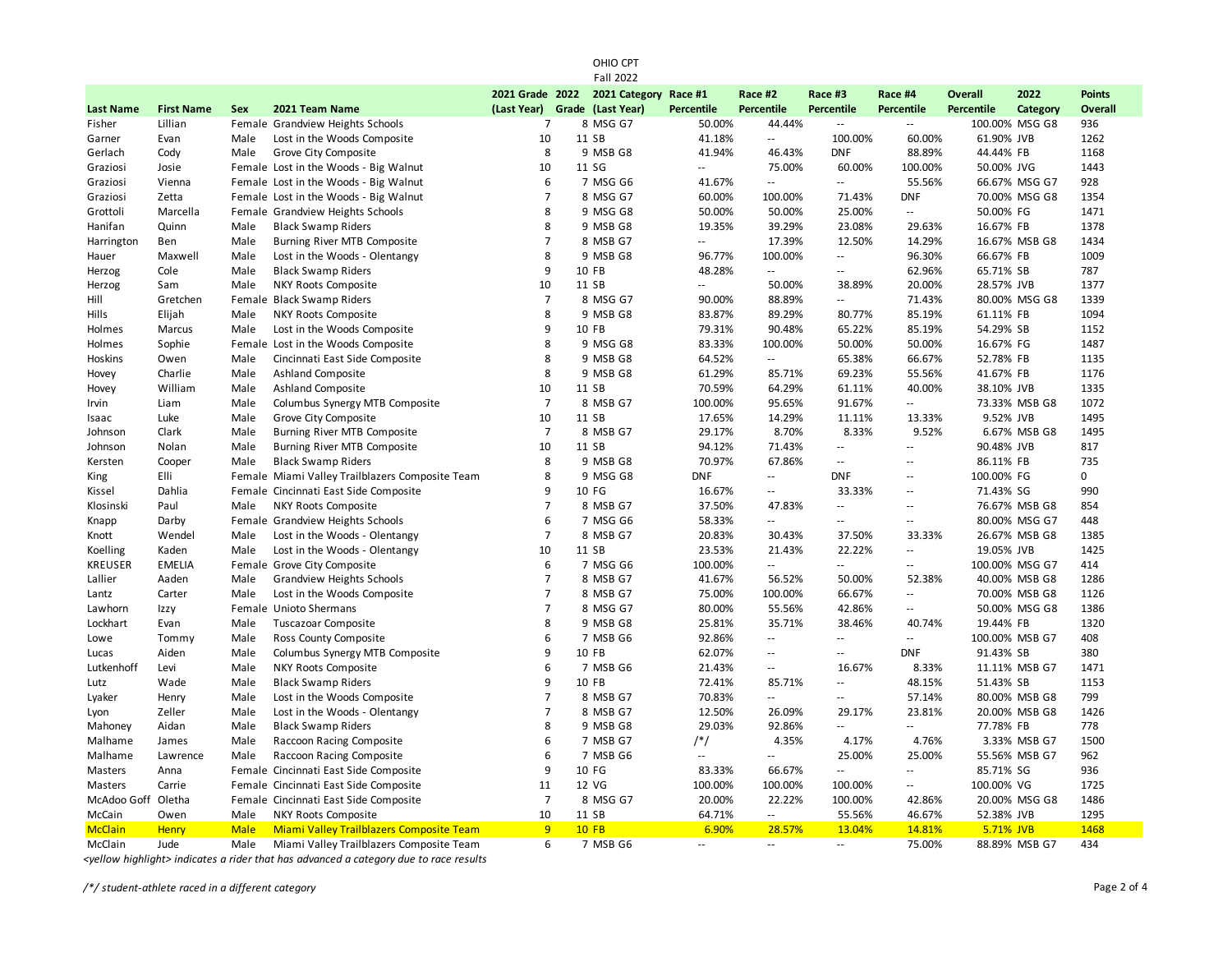|                  |                   |             |                                                 |                   | OHIO CPT<br><b>Fall 2022</b> |                          |                          |                          |                          |                   |               |                |
|------------------|-------------------|-------------|-------------------------------------------------|-------------------|------------------------------|--------------------------|--------------------------|--------------------------|--------------------------|-------------------|---------------|----------------|
|                  |                   |             |                                                 | 2021 Grade 2022   | 2021 Category                | Race #1                  | Race #2                  | Race #3                  | Race #4                  | <b>Overall</b>    | 2022          | <b>Points</b>  |
| <b>Last Name</b> | <b>First Name</b> | <b>Sex</b>  | 2021 Team Name                                  | (Last Year) Grade | (Last Year)                  | <b>Percentile</b>        | <b>Percentile</b>        | Percentile               | Percentile               | <b>Percentile</b> | Category      | <b>Overall</b> |
| McCusker         | Charlie           | Male        | Grandview Heights Schools                       | 6                 | 7 MSB G6                     | 35.71%                   | 20.00%                   | <b>DNF</b>               | 41.67%                   |                   | 22.22% MSB G7 | 1418           |
| McIntosh         | Kate              |             | Female Grandview Heights Schools                | $\overline{7}$    | 8 MSG G7                     | 30.00%                   | 33.33%                   | $\sim$                   | $\overline{\phantom{a}}$ |                   | 90.00% MSG G8 | 962            |
| McKelvey         | Finn              | Male        | Grandview Heights Schools                       | 8                 | 9 MSB G8                     | 74.19%                   | Ξ.                       | Ξ.                       | $\sim$ $\sim$            | 97.22% FB         |               | 356            |
| McKelvey         | Sean              | Male        | <b>Grandview Heights Schools</b>                | 9                 | 10 FB                        | <b>DNF</b>               | $\overline{a}$           | $\sim$ $\sim$            | $\sim$ $\sim$            | 100.00% SB        |               | 0              |
| McNamara         | Cale              | Male        | Grandview Heights Schools                       | $\overline{7}$    | 8 MSB G7                     | 8.33%                    | 21.74%                   | 20.83%                   | 19.05%                   |                   | 13.33% MSB G8 | 1451           |
| Meade            | Aubrey            |             | Female Ross County Composite                    | 6                 | 7 MSG G6                     | 91.67%                   | 90.00%                   | 100.00%                  | 100.00%                  |                   | 60.00% MSG G7 | 1320           |
| Meade            | Shelby            | Male        | Ross County Composite                           | 10                | 11 SB                        | 82.35%                   | 92.86%                   | $\sim$                   | 93.33%                   | 76.19% JVB        |               | 1212           |
| <b>Meske</b>     | <b>Isaac</b>      | <b>Male</b> | <b>Columbus Synergy MTB Composite</b>           | 9                 | <b>10 FB</b>                 | 10.34%                   | <b>DNF</b>               | 8.70%                    | 7.41%                    | 8.57% JVB         |               | 1461           |
| Miles            | Elizabeth         |             | Female NKY Roots Composite                      | 10                | 11 SG                        | $\overline{\phantom{a}}$ | 100.00%                  | <b>DNF</b>               | $\sim$                   | 83.33% JVG        |               | 472            |
| Miles            | Emily             |             | Female NKY Roots Composite                      | 6                 | 7 MSG G6                     | 66.67%                   | 70.00%                   | 40.00%                   | $\sim$ $\sim$            |                   | 46.67% MSG G7 | 1361           |
| Miller           | Kaylyn            |             | Female NKY Roots Composite                      | 10                | 11 SG                        | 25.00%                   | 25.00%                   | 20.00%                   | 33.33%                   | 16.67% JVG        |               | 1525           |
| Miller           | Marshall          | Male        | NKY Roots Composite                             | 6                 | 7 MSB G6                     | $\mathbb{L}$             | Ξ.                       | 8.33%                    | $\overline{\phantom{a}}$ |                   | 72.22% MSB G7 | 500            |
| Miller           | Wyatt             | Male        | NKY Roots Composite                             | 8                 | 9 MSB G8                     | 45.16%                   | 42.86%                   | 42.31%                   | 33.33%                   | 30.56% FB         |               | 1293           |
| Miller-Raby      | <b>Boston</b>     | Male        | <b>Grandview Heights Schools</b>                | 9                 | 10 FB                        | 37.93%                   | 71.43%                   | 52.17%                   | 40.74%                   | 37.14% SB         |               | 1279           |
| Miner            | Colin             | Male        | Burning River MTB Composite                     | 8                 | 9 MSB G8                     | 93.55%                   | 96.43%                   | $\overline{\phantom{a}}$ | $\overline{\phantom{a}}$ | 91.67% FB         |               | 672            |
| Moore            | Madden            | Male        | Lost in the Woods - Big Walnut                  | $\overline{7}$    | 8 MSB G7                     | 66.67%                   | $-$                      | $-$                      | $\sim$ $\sim$            |                   | 90.00% MSB G8 | 390            |
| Moore            | Mason             | Male        | Lost in the Woods - Big Walnut                  | $\overline{7}$    | 8 MSB G7                     | 25.00%                   | u.                       | $\sim$                   | $\sim$ $\sim$            |                   | 83.33% MSB G8 | 456            |
| Morgan           | Joshua            | Male        | Cincinnati East Side Composite                  | 9                 | 10 FB                        | 34.48%                   | 38.10%                   | ÷.                       | 37.04%                   | 31.43% SB         |               | 1295           |
| Morrison         | Wade              | Male        | <b>Black Swamp Riders</b>                       | 9                 | 10 FB                        | 89.66%                   | Ξ.                       | L.                       | $\overline{\phantom{a}}$ | 97.14% SB         |               | 344            |
| Multra           | Desmond           | Male        | Lost in the Woods Composite                     | 10                | 11 SB                        | $\Box$                   | 42.86%                   | 66.67%                   | 86.67%                   | 57.14% JVB        |               | 1278           |
| Musgrave         | Hannah            |             | Female Black Swamp Riders                       | 10                | 11 SG                        | 75.00%                   | $\overline{a}$           | 80.00%                   | $\sim$ $\sim$            | 66.67% JVG        |               | 953            |
| <b>Myers</b>     | Katherine         |             | Female Black Swamp Riders                       | 6                 | 7 MSG G6                     | 50.00%                   | $\overline{\phantom{a}}$ | $\overline{\phantom{a}}$ | $\sim$ $-$               |                   | 73.33% MSG G7 | 456            |
| Neff             | Dylan             | Male        | Ross County Composite                           | 9                 | 10 FB                        | $\mathbb{L}$             | 33.33%                   | $\overline{a}$           | $\sim$ $\sim$            | 85.71% SB         |               | 448            |
| Nowowiejski      | Evan              | Male        | <b>Black Swamp Riders</b>                       | 8                 | 9 MSB G8                     | $\sim$                   | 60.71%                   | $\overline{\phantom{a}}$ | 37.04%                   | 75.00% FB         |               | 812            |
| OHara            | Maverick          | Male        | Miami Valley Trailblazers Composite Team        | 8                 | 9 MSB G8                     | 38.71%                   | Ξ.                       | 53.85%                   | 48.15%                   | 38.89% FB         |               | 1224           |
| OHara            | Scarlett          |             | Female Miami Valley Trailblazers Composite Team | 6                 | 7 MSG G6                     | Ξ.                       | $\overline{a}$           | 70.00%                   | $\overline{\phantom{a}}$ |                   | 80.00% MSG G7 | 448            |
| Pandey           | Jack              | Male        | Lost in the Woods Composite                     | 8                 | 9 MSB G8                     | 35.48%                   | 57.14%                   | 50.00%                   | 25.93%                   | 25.00% FB         |               | 1301           |
| Paur             | Nathanael         | Male        | Grove City Composite                            | 9                 | 10 FB                        | 75.86%                   | 76.19%                   | 73.91%                   | 55.56%                   | 45.71% SB         |               | 1196           |
| Pavlasek         | Tommy             | Male        | Lost in the Woods Composite                     | $\overline{7}$    | 8 MSB G7                     | 54.17%                   | 52.17%                   | 41.67%                   | 28.57%                   |                   | 30.00% MSB G8 | 1322           |
| Phillips         | Avery             | Male        | Columbus Synergy MTB Composite                  | 10                | 11 SB                        | 5.88%                    | 7.14%                    | 5.56%                    | 53.33%                   | 4.76% JVB         |               | 1525           |
| Phillips         | Lindsey           |             | Female Lost in the Woods - Olentangy            | $\overline{7}$    | 8 MSG G7                     | 100.00%                  | 66.67%                   | 57.14%                   | 57.14%                   |                   | 40.00% MSG G8 | 1425           |
| Phillips         | Ryan              | Male        | Lost in the Woods - Olentangy                   | 8                 | 9 MSB G8                     | 9.68%                    | 7.14%                    | 3.85%                    | 7.41%                    | 5.56% FB          |               | 1505           |
| Pingry           | Carson            | Male        | Lost in the Woods Composite                     | 9                 | 10 FB                        | 55.17%                   | 61.90%                   | 56.52%                   | $\overline{\phantom{a}}$ | 42.86% SB         |               | 1206           |
| Pollner          | John              | Male        | Columbus Synergy MTB Composite                  | 9                 | 10 FB                        | 27.59%                   | 47.62%                   | 39.13%                   | 22.22%                   | 22.86% SB         |               | 1356           |
| Pulver           | Jack              | Male        | <b>Grandview Heights Schools</b>                | 11                | 12 JVB                       | 87.50%                   | Ξ.                       | L.                       | $\sim$                   | 100.00% JVB       |               | 488            |
| Rankin           | Andrew            | Male        | Tuscazoar Composite                             | 10                | 11 SB                        | 52.94%                   | 35.71%                   | 33.33%                   | 26.67%                   | 23.81% JVB        |               | 1417           |
| Rankin           | Simon             | Male        | <b>Tuscazoar Composite</b>                      | 8                 | 9 MSB G8                     | 3.23%                    | 3.57%                    | 7.69%                    | 3.70%                    | 2.78% FB          |               | 1525           |
| Reeves           | Justin            | Male        | Lost in the Woods Composite                     | 9                 | 10 FB                        | 24.14%                   | 23.81%                   | $\overline{\phantom{a}}$ | 18.52%                   | 17.14% SB         |               | 1376           |
| Richmond         | Holden            | Male        | Unioto Shermans                                 | 6                 | 7 MSB G6                     | <b>DNF</b>               | 90.00%                   | 91.67%                   | <b>DNF</b>               |                   | 66.67% MSB G7 | 854            |
| Ritchie          | Gannon            | Male        | NKY Roots Composite                             | 10                | 11 SB                        | $\sim$                   | Ξ.                       | 94.44%                   | $\overline{\phantom{a}}$ | 100.00% JVB       |               | 385            |
| Ritzman          | Ben               | Male        | <b>Grandview Heights Schools</b>                | 9                 | 10 FB                        | 13.79%                   | 14.29%                   | 30.43%                   | 11.11%                   | 11.43% SB         |               | 1459           |
| Ross             | Ethan             | Male        | Lost in the Woods - Olentangy                   | 11                | 12 VB                        | $/*/$                    | 50.00%                   | 50.00%                   | 50.00%                   | 66.67% VB         |               | 1725           |
| Ruppe            | Miles             | Male        | Lost in the Woods - Olentangy                   | 6                 | 7 MSB G6                     | 42.86%                   | 30.00%                   | 50.00%                   | 50.00%                   |                   | 22.22% MSB G7 | 1418           |
| Rush             | Camden            | Male        | Lost in the Woods - Big Walnut                  | 8                 | 9 MSB G8                     | 16.13%                   | Ξ.                       | $\overline{a}$           | 14.81%                   | 69.44% FB         |               | 936            |
| Rust             | Claire            |             | Female Miami Valley Trailblazers Composite Team | 6                 | 7 FG                         | 66.67%                   | 50.00%                   | 66.67%                   | 66.67%                   |                   | 42.86% MSG G7 | 1468           |
| Schauer          | Jude              | Male        | Miami Valley Trailblazers Composite Team        | 11                | 12 JVB                       | 25.00%                   | $\overline{a}$           | $\sim$                   | $\overline{\phantom{a}}$ | 70.00% JVB        |               | 530            |
| Schneider        | James             | Male        | Unioto Shermans                                 | 9                 | 10 FB                        | <b>DNF</b>               | u.                       | 100.00%                  | 88.89%                   | 77.14% SB         |               | 708            |
| Shaw             | Max               | Male        | Miami Valley Trailblazers Composite Team        | 9                 | 10 FB                        | 65.52%                   | 66.67%                   | 60.87%                   | 25.93%                   | 40.00% SB         |               | 1277           |
| Shockey          | Grayson           | Male        | <b>Grandview Heights Schools</b>                | 8                 | 9 MSB G8                     | 80.65%                   | Ξ.                       | 61.54%                   | $\overline{\phantom{a}}$ | 83.33% FB         |               | 738            |
| Slough           | Jacob             | Male        | <b>Black Swamp Riders</b>                       | $\overline{7}$    | 8 MSB G7                     | 16.67%                   | 34.78%                   | 25.00%                   | 100.00%                  |                   | 23.33% MSB G8 | 1394           |

*<yellow highlight> indicates a rider that has advanced a category due to race results*

*/\*/ student-athlete raced in a different category* Page 3 of 4